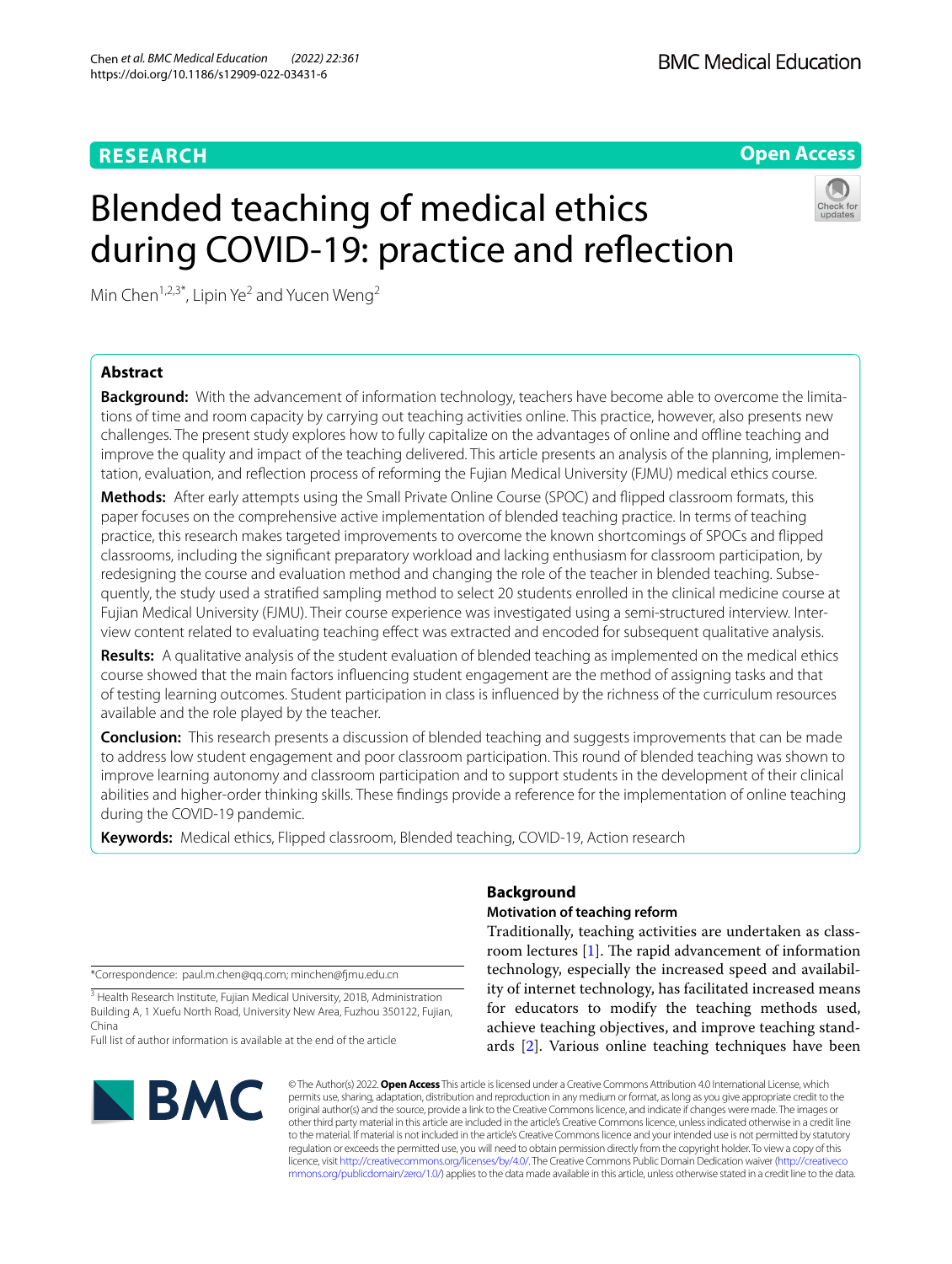used to support learning across different subjects  $[3]$  $[3]$ . The MOOC (Massive Open Online Course) format allows thousands of people to access a wide variety of course resources on a publicly available web platform anywhere and at any time; the SPOC (Small Private Online Course) enables teachers to increase interaction with students using platform-based resources within appropriately sized classes; micro-courses concisely present classifed educational content in the form of short videos; the fipped classroom transfers the learning initiative to the students so that teachers can deliver in-class content with more depth and efficiency, and blended teaching attempts to integrate traditional teaching with online learning. Reforming teaching methods based on "Internet plus teaching" brings new challenges to teachers and requires new ways of thinking.

To meet the demands of cultivating medical practitioners with higher levels of qualifcation and decisionmaking capabilities in the feld of ethics, while needing to rely on modern teaching methods, the author (hereafter referred to as the teacher) conducted a reform of a Medical Ethics course at Fujian Medical University over a period since 2015 to incorporate online teaching. Before presenting a comprehensive analysis of the implementation of blended teaching, this study also reports the process of reforming teaching practice using the interim methods of the SPOC and the fipped classroom.

## **Initial attempts and problems found** *SPOC with direct recording*

The use of a SPOC to teach Medical Ethics from 2015 used learning resources in the form of 40-minute videos and supporting exercises created in a recording studio. These were uploaded to the online course platform for students to access. The course contained 27 class hours, comprising three chapters and replacing classroom teaching with online recorded lectures, that is, 18 hours of traditional teaching, and 9 hours of watching prerecorded SPOC videos.

After one semester, it was found that the SPOC provided some advantages over traditional teaching. Firstly, to a certain extent, the online self-study format supported students in developing self-discipline [\[4](#page-8-3)]. Secondly, the format overcame the limitations of time constraints and room capacities; students could learn online anytime and anywhere, and any student absent due to illness was allowed to catch up [[5\]](#page-8-4). A comparison conducted using the MOOC format showed that there was no signifcant diference in academic performance between students taught using the MOOC format and those who attended traditional in-class lectures  $[6]$ . The online teaching format greatly improves the fexibility of teaching while not negatively afecting the quality of the teaching delivered. Online teaching may additionally help to improve equality in education [\[7](#page-8-6)]. With the only pre-requisites being a network and a computer, high-quality education resources can be made accessible to medical students and medical practitioners in remote areas.

There were, however, problems identified in the early implementation of SPOC teaching. The quality of the PowerPoint slides and videos used in pre-recorded lectures was often poor, with the audio and video streams sometimes becoming de-synchronized, negatively impacting students' concentration  $[8]$  $[8]$ . The course platform only recorded student interactions with fxed activities, such as homework and questions, and failed to capture students' cognitive learning characteristics or make a quantitative assessment of students' understanding or performance  $[9]$  $[9]$ , consequently making it difficult for teachers to observe and evaluate the efectiveness of students' learning in real-time  $[10]$  $[10]$ . The presentation of recordings was monotonous and lacked targeted guidance [\[11\]](#page-8-10). Single topics or knowledge units had to be segmented across multiple separate videos, afecting the flow and continuity of the teaching. Finally, there was no guarantee that students would actually watch the videos as required, risking those students with poor self-discipline falling behind [\[12\]](#page-8-11).

## *Flipped classroom*

To overcome the shortcomings of pre-recorded SPOC videos, the teacher introduced the fipped classroom format based on micro-videos to be watched before working through the new material in class. The flipped classroom method was implemented in the teaching of undergraduate-level medical ethics across diferent years between 2018 and 2020. The format comprised of a resource pool with between 5 and 15 minutes of micro-videos prerecorded by the teacher. Students completed the learning of declarative knowledge independently by watching micro-videos on the online course platform, discussing the content with classmates online  $[13]$  $[13]$ , constructing a mind map, and consulting literature resources for learning content [[14\]](#page-8-13). Quizzes were inserted into online videos to test students' understanding. In the management module of the online platform, teachers could obtain the learning status of each student, including their progress, time spent watching videos and discussing them online, frequency of platform visits, and other completion metrics. This encouraged students to keep up with their learning. In face-to-face classes, teachers used cases to guide students through putting their newlylearned ethical theory into practice, giving them a deeper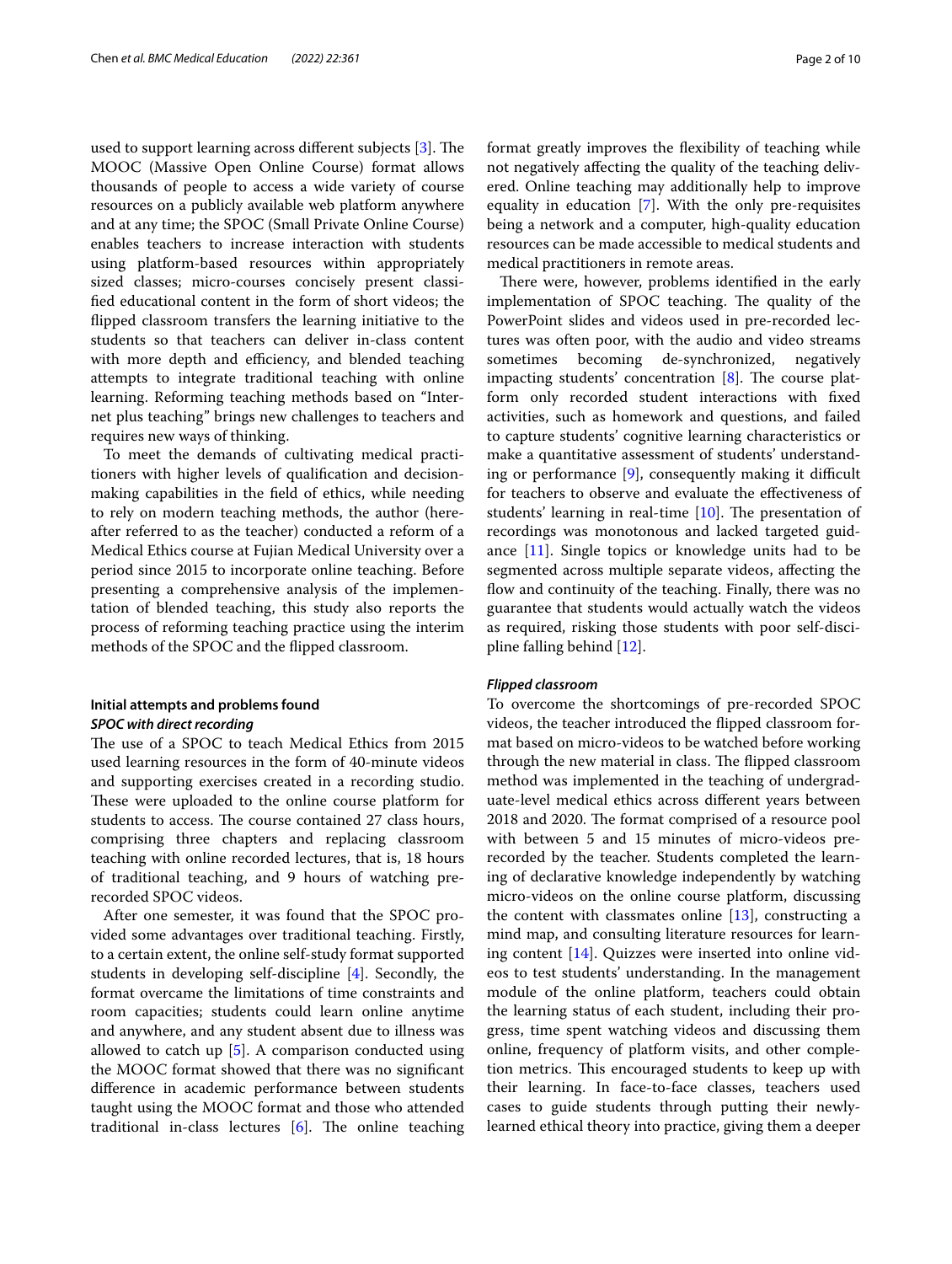understanding of how to solve practical problems [\[15](#page-8-14)], realizing the internalization of their knowledge into practical ability, and promoting the development of higherorder thinking skills  $[16]$  $[16]$ . At the same time, the flexibility of the self-paced learning component of the fipped classroom design addressed the needs of individual students [[17\]](#page-8-16), highlighting the autonomy of students in the learning process [\[18\]](#page-8-17).

Nevertheless, the defciencies found in the fipped classroom teaching format were that it still relied on students to complete a signifcant amount of preparation work before class. Some students forgot, got confused, or failed to complete the study in time [[19\]](#page-8-18), in turn afecting their subsequent participation in case discussions in the face-to-face sessions. Further, the learning process was predominantly led by the teacher, as the online system did not allow for screening or fltering of comments, students were not fully encouraged to express their personal opinions, and sometimes made meaningless comments without thinking. These aspects of participation were highlighted as requiring improvement [\[20](#page-8-19)].

#### **Research question and research objective**

To address these problems, further change and improvement in the teaching method were necessary. Using the medical ethics course at Fujian Medical University as an experimental case, this study explores the available options for using online teaching platforms and aids, aiming to optimize students' online experiences in undertaking disciplined and self-motivated study in combination with offline teaching, as well as to maximize the combined utility of the two formats.

In the second half of 2020, a redesign of the medical ethics course was carried out. Through sequential planning, implementation, evaluation, and reflection, this redesign aimed to make continuous improvements to the teaching methods and quality of active research. More importantly, based on the previous experience of using the SPOC and flipped classroom formats, this stage of the study aimed to find a more effective and generalizable method for the delivery of medical ethics teaching.

Following the outbreak of COVID-19, canceling offline teaching activities in universities became necessary to prevent the spread of the virus  $[21]$  $[21]$ . Throughout the pandemic, the design of the medical ethics course changed further within the format of the fipped classroom. In half a year, through implementing blended teaching across the using "micro-classes", together with online courses, a complete teaching cycle was delivered and evaluated for second-year clinical medical undergraduates. The teaching content included 9 chapters representing 27 class hour units, totaling 1.5 credits.

# **Methods**

## **Course design**

Both fipped classroom and blended teaching formats can be categorized as "learning before discussing", in that students need to obtain a basic theoretical knowledge of a topic independently through the online course platform before attending an in-person class [\[22\]](#page-8-21). Students fnd the burden of self-study too great and report that it is accom-panied by insufficient clear direction [[23](#page-8-22)]. Some students even doubt whether it is worth spending so much efort learning medical ethics rather than learning actual medicine. Blended teaching, therefore, must improve on this to generate enthusiasm for learning medical ethics by redesigning the self-study tasks and teaching.

The objectives of the medical ethics course are giving the students a mastery of the basic knowledge of medical ethics, an understanding of the theoretical basis of medical ethics and the guiding value of its principles and norms in medical practice, and a capability to analyze the moral judgment of medical ethical conficts. As such, the blended teaching is designed to combine the use of pre-recorded video for independent study, casebased teaching in the online course, and group discussion of cases. Students acquired the basic theoretical knowledge through videos and other teaching materials on the online platform before each online class. Based on selfstudy in the frst instance, the online meeting embraced the teaching resources of the online platform to carry out activities such as explaining key and difficult concepts, analyzing cases, facilitating group discussion, and simulating scenarios. Following the meeting, homework, such as quizzes, was used to test students' learning outcomes. To avoid students forgetting this new knowledge and to minimize the impact of the fragmentary nature of course content, the course was scheduled as 9 hours of online self-motivated study, 15 hours of online class meetings, and 3 hours of group case discussion and reporting. The timing and content of the online class meetings and prerecorded videos for students to watch in their own time were structured in a way closely linked to the cohesive aims of the course. Table  $1$  shows part of the teaching schedule.

# **Qualitative evaluation of the course**

In the process of reforming teaching methods to improve teaching quality, it is important to meet the long-term teaching objectives, capture and summarize student experiences, identify problems as they arise, and make the necessary improvements [\[24\]](#page-8-23). To evaluate the success of the blended teaching method, indicators of teaching outcome should be observable  $[25]$ , representative  $[26]$ , comparable across attributes  $[27]$  $[27]$  $[27]$ , and objective in reflecting students' mastery of the topics [\[28\]](#page-8-27). Students' fnal course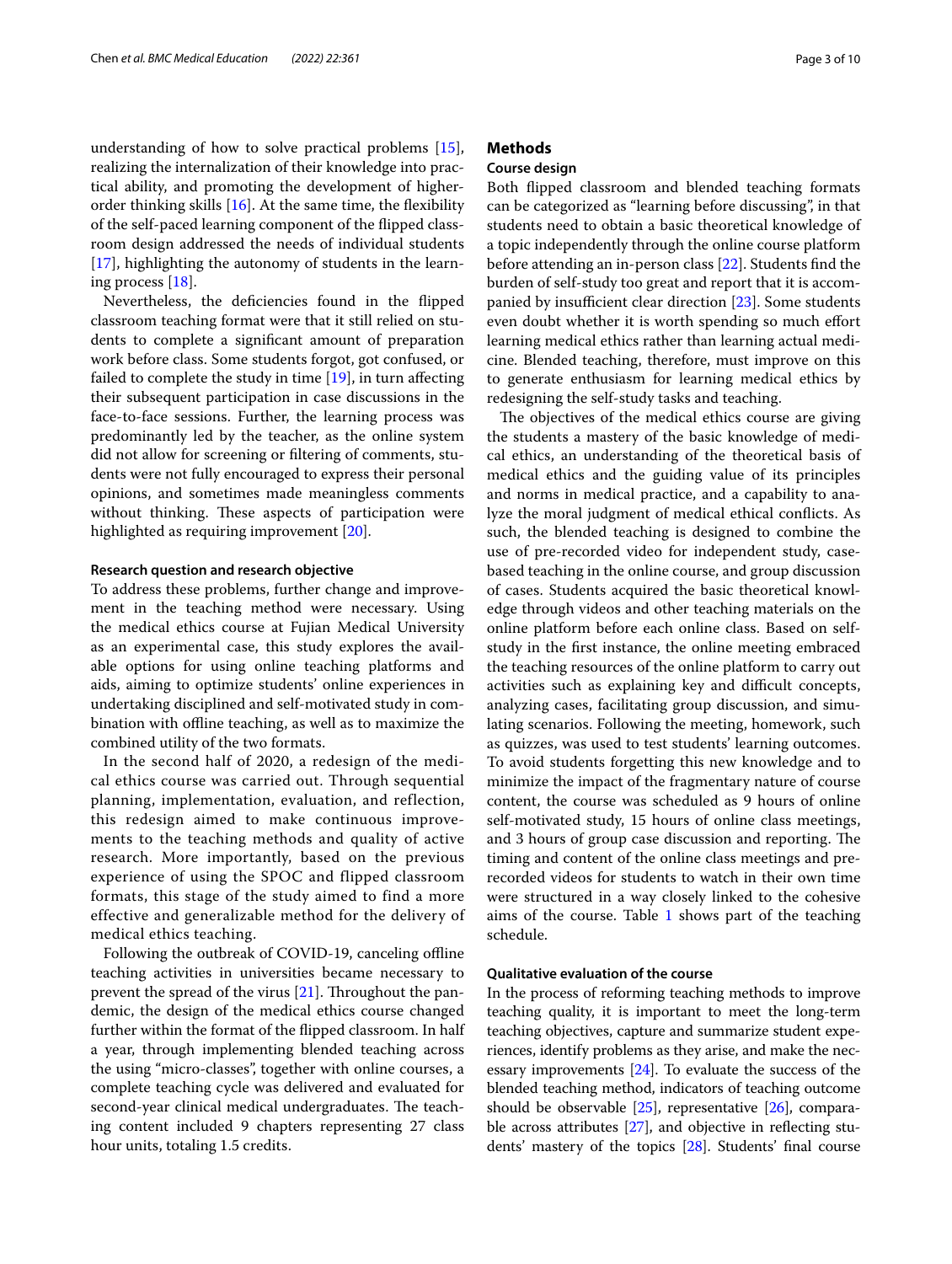| Week Date      |                |         |               | <b>Class Hours Teaching Content</b>                                                                                                                                                                                                                                                                                                                    | <b>Teaching Space</b> |
|----------------|----------------|---------|---------------|--------------------------------------------------------------------------------------------------------------------------------------------------------------------------------------------------------------------------------------------------------------------------------------------------------------------------------------------------------|-----------------------|
| 3              | 2020-09-18     | $1 - 1$ |               | Ethics of doctor-patient relationship (learn the basic theoretical knowledge, watch videos<br>3.1 to 3.4 of Medical Ethics on Chaoxingerya Platform)                                                                                                                                                                                                   | Online Self-study     |
| 3              | 2020-09-18 2-3 |         | $\mathcal{L}$ | Ethics of the doctor-patient relationship (online course, ability development, case discus-<br>sion; the crucial point is to analyze the rights and obligations of doctors and patients in<br>the practice of diagnosis and treatment, and discuss causes of doctor-patient conflicts and<br>possible adjustment methods)                              | Online Meeting Class  |
| 4              | 2020-09-25     | $1 - 1$ |               | Ethics of clinical diagnosis and treatment (learn the basic theoretical knowledge, watch<br>videos 4.1 to 4.7 of Medical Ethics on Chaoxingerya Platform)                                                                                                                                                                                              | Online Self-study     |
| $\overline{4}$ | 2020-09-25     | $2-3$   | $\mathcal{L}$ | Ethics of clinical diagnosis and treatment (online course, ability development, case discus-<br>sion; the crucial point is to quide students to analyze the ethical principles in clinical<br>diagnosis and treatment in combination with the situation, and to understand the ethical<br>requirements of diagnosis and treatment at different stages) | Online Meeting Class  |
| 6              | 2020-10-09     | 1 – 1   |               | Ethics of hospice care and death (learn the basic theoretical knowledge, watch videos 5.1<br>to 5.3 of Medical Ethics on Chaoxingerya Platform)                                                                                                                                                                                                        | Online Self-study     |
| 6              | 2020-10-09     | -2-3    | $\mathcal{L}$ | Ethics of hospice care and death (online course, ability development, case discussion; the<br>crucial point is to describe clinical situations to help students understand and master the<br>application of ethics of hospice care and death)                                                                                                          | Online Meeting Class  |

<span id="page-3-0"></span>**Table 1** Part of the teaching schedule for the blended delivery of the medical ethics course

grades meet the above criteria, but it should be noted that the marking strategy must be comprehensive. According to the principle of maximizing resources, students' fnal marks were composed of 60% fnal examination and 40% continuous assessment (which itself is comprised 50% course platform learning score, 40% group case report score, and 10% in-class participation and attendance), refecting the weightings of the level of knowledge mastery, course engagement, and attendance, respectively.

To address the research objective, this study used a qualitative methodology with a constructivist basis and collected data using semi-structured interviews. Over a semester of teaching practice, to ensure a sample refective of typical course students, student sampling was stratifed according to their fnal course grades. Of the total course intake of 60 students, a fxed percentage of students achieving each grade (A through D) was randomly selected, such that the sample comprised 20 research participants. Semi-structured interviews were conducted, covering teaching content, teaching methods, and teaching objectives. Interviews were transcribed into text for content mining and analysis. An in-depth content mining analysis was conducted to provide statistical analyses of word frequencies and on the semantic distinctiveness of repeated expressions. A qualitative analysis was conducted to determine the main issues with internal relevance to the research topic and to summarize and generalize across experiences.

#### **Procedure and data analysis**

The semi-structured interview outline used in this study (see [Appendix](#page-7-0)) contained 8 questions, including "The teaching resources of the Medical Ethics course include

diverse digital resources such as short videos of knowledge points, case studies, test practice questions, discussion topics, etc. What do you think are the features of these teaching resources? Can you give us an example?", and "The assessment method used in the course this year uses a combination of formative and summative assessment, do you think it accurately assesses student ability? Is this reasonable?". Each interview lasted approximately 20-30 minutes. After transcribing the audio recordings into text, the transcript of the interviews totaled 23,225 words. Transcripts were coded using NVivo11.0 qualitative analysis software and word frequencies were counted using ROST CM6 to obtain the most signifcant infuential curriculum elements representing students' dedication and engagement, in-class initiative, and clinical decision-making capability. 93 open codes, 6 axial codes, and 3 selective codes were extracted respectively (see Table [2](#page-4-0)).

## **Results**

# **Theme 1: the infuence of workload and assessment index on engagement**

# *The arrangement of teaching content and memorizing and understanding key and crucial concepts*

The main demand of blended teaching is to take the course syllabus as a whole and integrate pre-recorded videos and supporting online learning resources with in-person teaching organically and selectively [\[29](#page-8-28)]. Studies have demonstrated that the use of extracurricular (online) self-study to convey basic concepts and theorems, while focusing on difficult concepts in faceto-face teaching can deepen the level of learning and support internalization of knowledge [[30\]](#page-8-29). This has also been the case in the present study. All 20 interviewees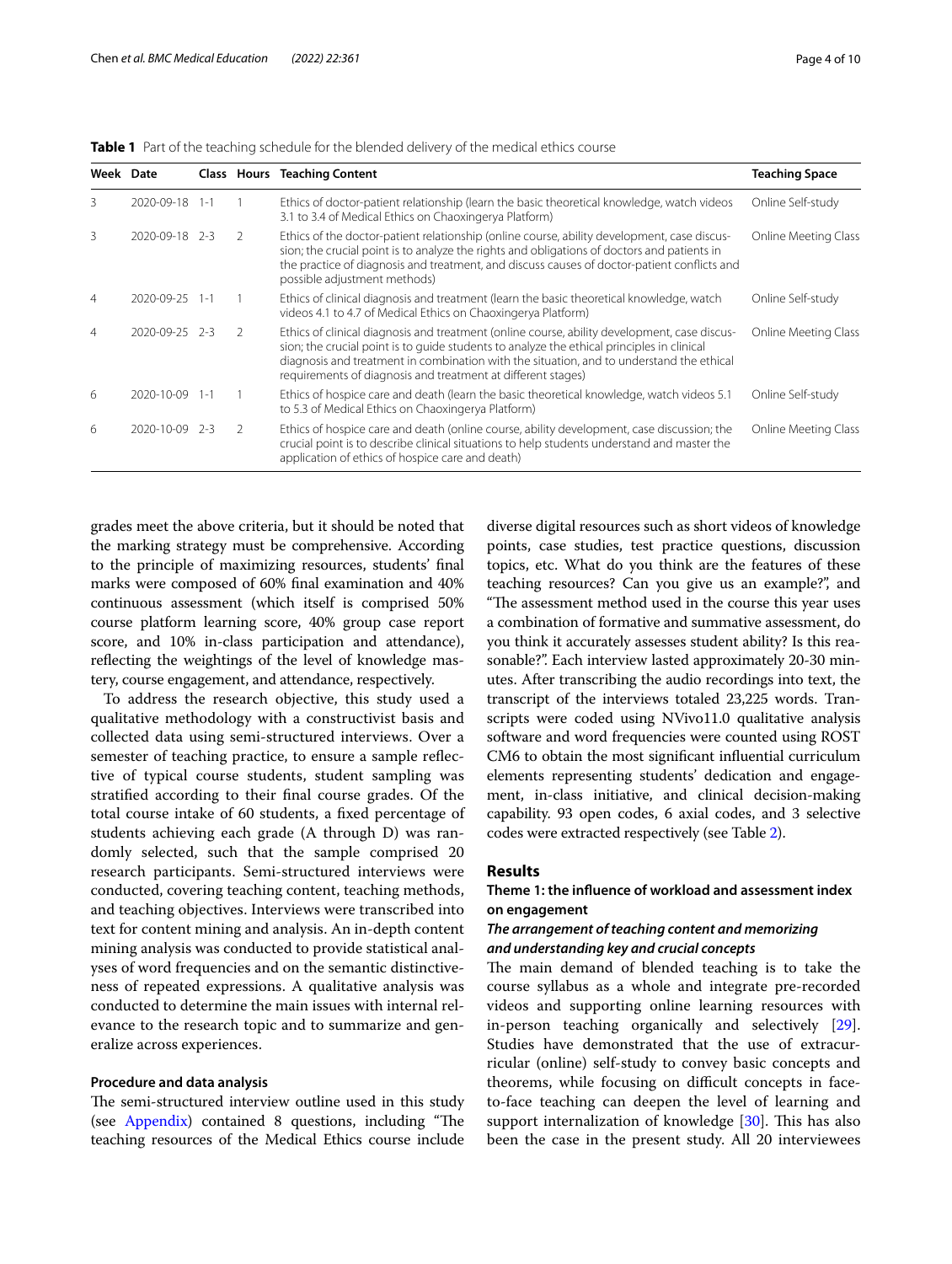## <span id="page-4-0"></span>**Table 2** Semi-structured interview data after coding and word frequency analysis

| <b>Open Coding (Partial)</b>                                                                                                                                                                                                                                                                                                                  | <b>Axial Coding</b>                                                       | <b>Selective Coding</b>                          | <b>Sources</b> | Material Reference<br><b>Nodes</b> |
|-----------------------------------------------------------------------------------------------------------------------------------------------------------------------------------------------------------------------------------------------------------------------------------------------------------------------------------------------|---------------------------------------------------------------------------|--------------------------------------------------|----------------|------------------------------------|
| "The teacher starts the class by explain-<br>ing what needs to be mastered and what<br>just needs to be understood."<br>"If there is a difficult area, the teacher will<br>talk more during the class, and the key<br>knowledge will be repeatedly empha-<br>sized in the later classes."                                                     | Well-organized course content and tasks Students' devotion and engagement |                                                  | 11             | 24                                 |
| "This kind of assessment can enable<br>us to engage in daily purposeful and<br>directional study, instead of reciting and<br>copying materials at the end of the term."<br>"Only by listening to the video carefully<br>can we get a better score in the regular<br>quizzes."                                                                 | Diversified course assessment methods                                     |                                                  |                |                                    |
| "When discussing the case, you should<br>think about the problem from an ethical<br>perspective. This will deepen the impres-<br>sion of this aspect of knowledge."<br>"There were some cases in it, and after<br>the knowledge was explained, I would<br>repeat that case study."                                                            | Case resources to quide memorization<br>and reflection                    | Students' in-class initiative                    | 13             | 35                                 |
| "Let's say a case study, the teacher will<br>quide us to think about it first, and then<br>he will explain it."<br>"We have some case study classes,<br>students are to make presentations, and<br>then the rest asks questions, the teacher<br>may help to answer from time to time."                                                        | Student-centered approach to encour-<br>age reflection and interaction    |                                                  |                |                                    |
| "It will be more helpful in the humani-<br>ties piece. It embodies a kind of critical<br>thinking."<br>"In the future, my approach to patients<br>may be more comprehensive, and I will<br>also consider the psychological and<br>spiritual aspects of patients."                                                                             | Humanistic values in doctor-patient<br>relationship                       | Students' clinical decision-making<br>capability | 15             | 34                                 |
| "After the class, I will be more integrated<br>considering ethical and legal issues,<br>while the way of thinking about the<br>problem before was more flat."<br>"After finished studying, I would at least<br>apply some principles to practice and<br>would analyze what exactly should<br>be done most appropriately from all<br>aspects." | Practical application-oriented teaching<br>purpose                        |                                                  |                |                                    |

reported that the organization of the teaching content helped them learn purposefully and master the syllabus. Of these, 11 interviewees believed that the teacher could help students to understand, diferentiate, and memorize the key and critical points more efectively by explaining the knowledge that they had encountered in prior selfstudy through case studies in the online class meetings.

*"It often starts with systematic theoretical viewpoints, and some specifc knowledge points that still need to be supplemented by reading textbooks.*  The class meeting is mainly to help expand the per*spective of thinking through deontology, consequen-* *tialism, basic ethical principles, etc., which are the backbone of the topic."(Participant 3)*

*"Te distinction of the key and difcult concepts, I think, is a little inadequate on video. The teacher talks more about those in class or mentions them or uses them in cases. I think they are probably what are called the key and crucial points."(Participant 5)*

# *Diversifed assessment strategies and comprehension ability* In blended teaching, it is necessary to deviate from the

traditional assessment method used in Chinese education, which is solely based on the fnal mark, to address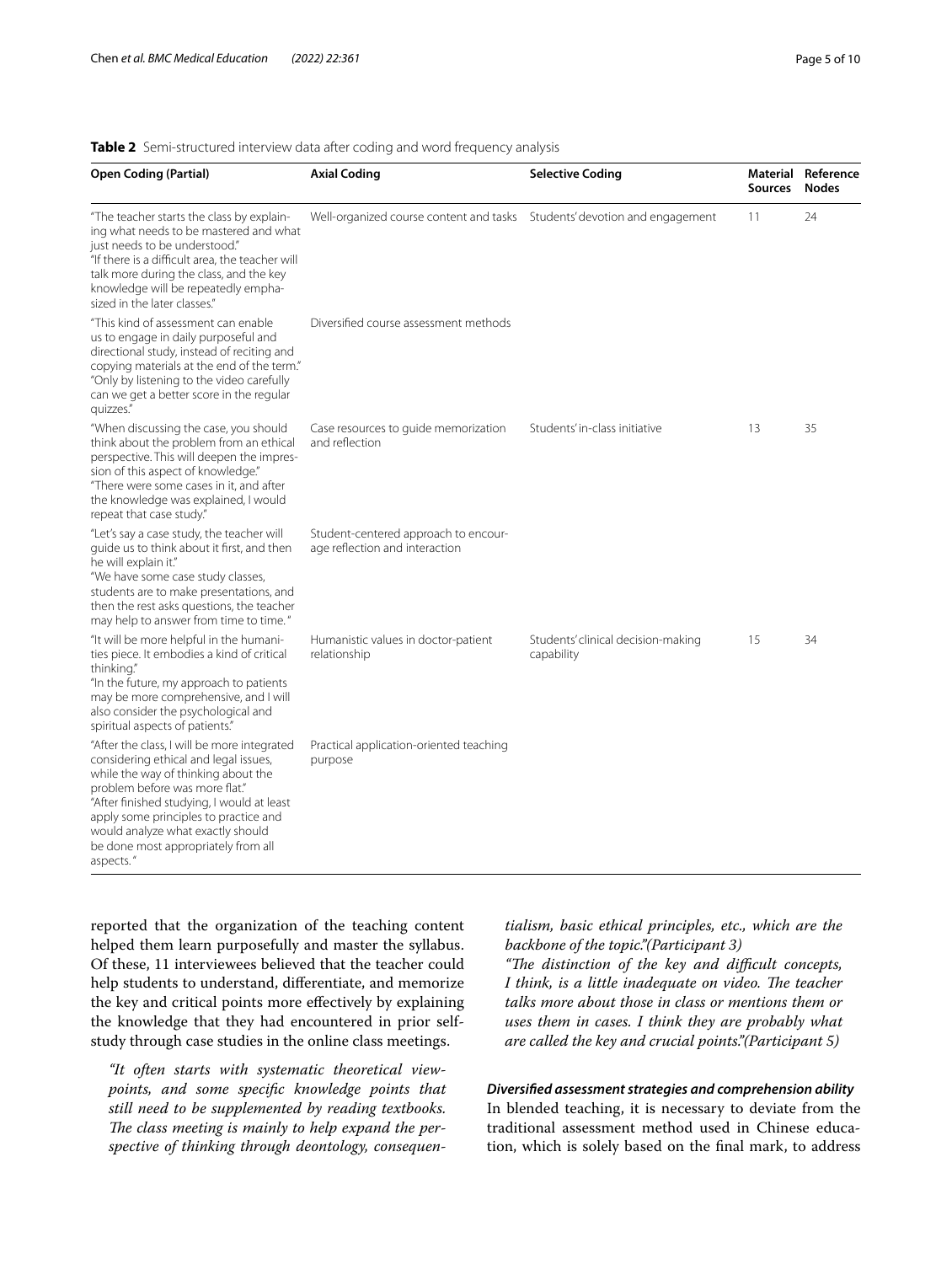the teaching objectives and requirements. To comprehensively reflect upon the effectiveness of learning provided by online and ofine classes, a combination of formative evaluation and summative evaluation should be adopted [\[31](#page-8-30)].

11 interviewees said that placing a higher weighting on their daily performance grade would act to circumvent the disadvantages of a purely exam-oriented assessment. While improving self-discipline through conducting daily learning activities, interactive modules can also substantially improve students' comprehensive abilities.

*"Tis kind of assessment can help us to engage in daily purposeful and directional study, instead of reciting and copying materials at the end of the term. Moreover, writing a report can also test students' ability to think critically, communicate and cooperate with each other." (Participant 4)*

*"With marks given for daily activities, maybe students will be more active in preparatory and in-class performance, and the pressure on the fnal exam may not be so great." (Participant 11)*

# **Theme 2: the infuence of resources and teaching on students' initiative**

## *Case resources to enhance thinking and learning*

Adequate teaching resources are the basis of ensuring the smooth progress of blended teaching. The course included short videos, case analyses, test exercises, topic discussions, and other online content. According to the statistical analyses of the interview transcripts, the most highly rated resource was "case analysis".

*"Cases are always more thought-provoking and leave a deeper impression, they give a more profound impression when thinking about the concepts." (Participant 16)*

*"I feel that the cases are really novel and targeted. The dilemma of organ transplantation, for example, prompted profound refection, as well as the trolley problem, which is helpful with learning to think critically." (Participant 11)*

Such results may refect that case studies and discussions are far more signifcant for medical ethics education than for other clinical subjects. As most medical disciplines fall within the natural sciences, teaching them is mostly driven by evidence-based concepts [\[32](#page-8-31)], where the evidence given leads to a particular conclusion or outcome. Medical ethics, by contrast, is the study of ethical issues in medicine, encompassing not only the rigorous concepts present in traditional medical disciplines but also the exploration of human and social relationships. Therefore, unlike traditional medicine, the answer to any medical ethics case is not straightforward or onedimensional but requires a dialectical examination of the issue from multiple perspectives. Consequently, medical ethics education needs to give students opportunities to exchange and discuss ideas with each other to assimilate compound perspectives.

It is worth noting that case-study-based discussions typically beneft more from ofine classroom instruction, where interactions between students and instructors are more natural through being face-to-face. Conversely, student discussion is more difficult to facilitate in an online meeting and the student experience is relatively weakened. However, where cases are presented using video and simulation technology, content may be more intuitive for students thanks to technological assistance. Therefore, during the COVID-19 pandemic when only online teaching was allowed, it was more important for teachers to consider how to maximize the advantages of electronic technology and choose cases appropriately. The availability of online teaching resources and the extent to which they are used will directly afect students' enthusiasm for classroom participation and learning outcomes [\[33](#page-8-32)].

#### *Student‑centered classes encourage thinking and interaction*

All in-class activities were designed to be student-centered, with the teacher only providing guidance. For example, the main purpose of the case study classes was to listen to students' opinions, with the teacher contributing only to enrich the students' understanding through eliciting responses and supplementing knowledge. All interviewees acknowledged that this interactive mode helped to stimulate their thought processes, which not only promotes in-depth communication between the teacher and students but also creates a consensus between viewpoints.

"The class is student-centered. The teacher asks us to *express our own point of view, which involves some common sense, not just the knowledge of ethics. He explores and expends around students' knowledge." (Participant 10)*

*"In online class meetings, the teacher lets us discuss the topic frst, and then he summarizes and provides guidance." ( Participant 11)*

In addition, students' enthusiasm and interactions are also important indicators of the success of student-centered teaching methods. Student-student and student-teacher interactions refect the appeal of a specifc teaching method through behavioral and cognitive engagement [[34\]](#page-8-33).

*"In the live class, the teacher asks questions and encourages students to answer and to express their*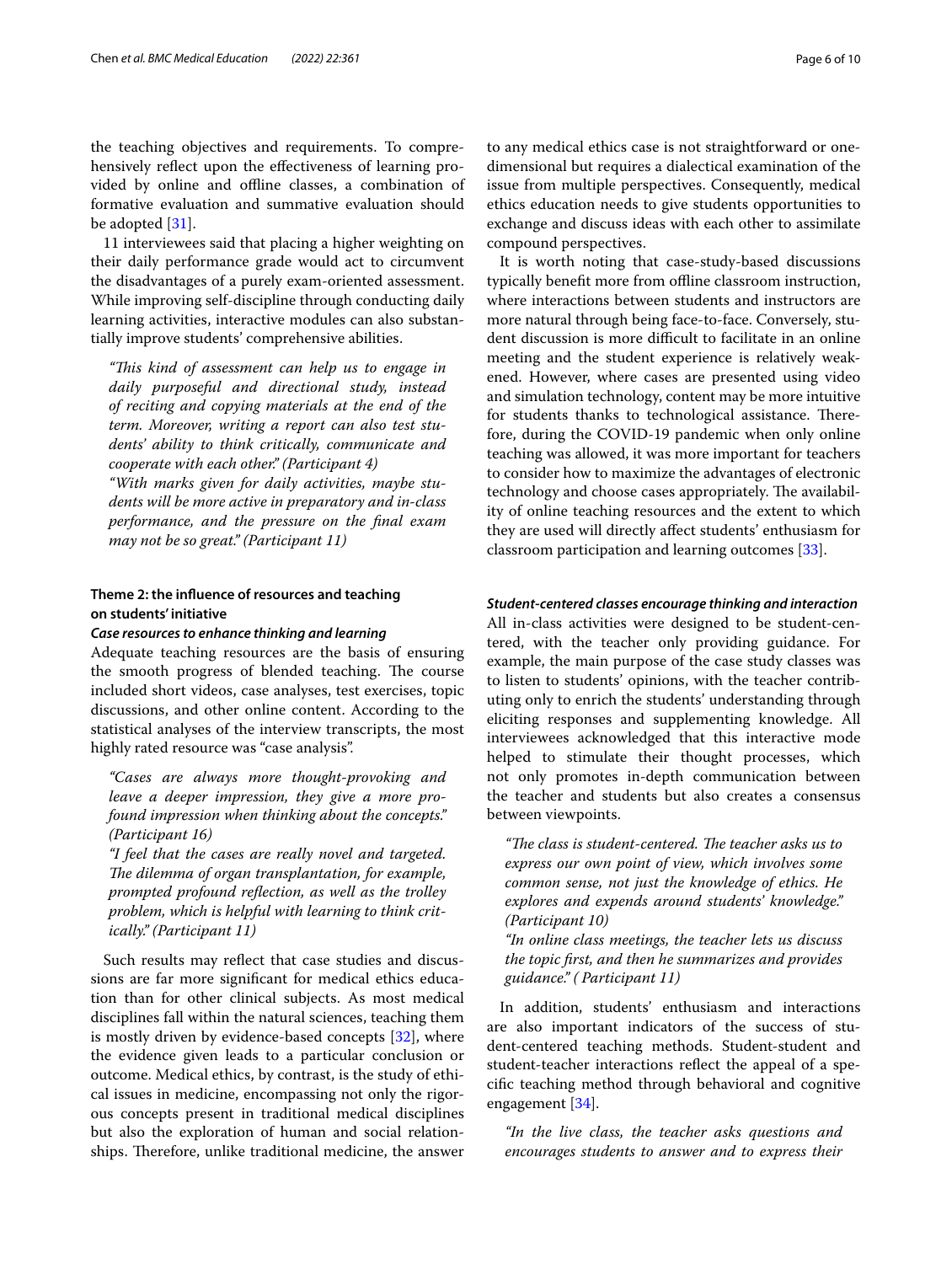*opinions. Tis is then done, and some students may refer back to this case to present another similar one, and then ask questions to the teacher, which is actually good." (Participant 12)*

*"I am not the kind of person who is daring enough to speak in class, but I try to participate when I see other students doing so." (Participant 15)*

## **Theme 3: teaching orientation and clinical skills** *Humanistic values support the doctor‑patient relationship*

General Education is committed to cultivating the vision, complexity of thinking, independent personality, and critical awareness of students [[35\]](#page-8-34). Medical ethics education is not only a general education but also cultivates skills in the professional humanities, such as the ability to care [\[36](#page-8-35)] and make ethical decisions [\[37](#page-9-0)]. When talking about whether the medical ethics course this semester has had an impact on their own values, the interviewees talked about learning and the impact on their future clinical practice. The impact on interviewees' values was mainly focused on paying more attention to the rights and interests of patients. The statistical analysis of interview transcripts showed that the frequency of words related to concerning patients/patients/doctor-patient, rights/interests, and communication occurred 25 times.

*"For example, now I will more carefully consider for the rights of the patient when it is necessary to expand the surgical zone in an operation." (Participant 2)*

*"I will pay more attention to communication with patients in the future, I will notice that some of our actions may, while unintentional, cause the patients to become confused." (Participant 13)*

# *Practical purpose orientation enhances clinical decision‑making capability*

Interviewees responded to questions such as "Through the study of the course this semester, do you think your application of knowledge and analytical capacities have been improved?", and "Has this course been helpful for future clinical practice?". Interviewees discussed their perspectives on matters such as the privacy of AIDS patients versus public health management, obtaining additional informed consent during an operation, and clinical ethical reviews.

*"I have been paying more attention to the privacy of AIDS patients, but now I may tend to think more in terms of public health, like the systematic management of AIDS patients using their real names. Medical institutions should also have records of these patients and pay attention to their movement." (Participant 3)*

*"If there is any accident during an operation and it is not an urgent situation needing rectifcation, we should send a doctor from the operating room to communicate with the patients' relatives, asking for their informed consent before deciding on how to continue the surgery. " (Participant 6)*

*"I still worry about entering the clinical workforce, whether I can cope with the situation. But now I know that I can request an opinion from the hospital's ethics committee immediately whenever I feel that I cannot handle the case by myself." (Participant 5)*

As shown here, where there is a moral confict, these students have demonstrated higher-order thinking skills such as those needed for criticism and refection, and the analytical and comprehensive application of knowledge.

# **Discussion**

## **Main fndings**

This exploration of the blended teaching model for medical ethics education was intended to make up for the defciencies found in the previous practices of the SPOC and fipped classroom. In blended teaching, this study has demonstrated that the factors having the largest impact on the degree of course input and student engagement were the distribution of learning tasks and assessment models. Since blended teaching requires the integration of online pre-recorded content and in-person meetings, the key barriers to learning can be highlighted, students may become less bored with learning and may be less likely to forget what they have learned from selfstudy courses due to tedious course content or by topics being artifcially split across sessions, and other barriers. Replacing summative assessment with formative assessment also helps promote daily self-directed learning and encourages active participation in classroom discussion.

This study also highlights the two most important factors afecting student enthusiasm for in-classroom learning; the availability of curriculum resources (especially case studies) and the teaching methods used. Using an Internet-based platform, we were able to maximize the use of various teaching resources inside and outside school and arouse students' interest in learning by implementing a diversity of resources. Teachers' repetition is no longer the main means of improving the retention of information, but the student's interest in learning is stimulated and achieved through efficient knowledge transfer using case study analysis. In online class meetings, it is more helpful to stimulate students to express opinions with the teacher acting more as a guide rather than a leader. In the context of online courses including self-study, the main function of the teacher is also to provide immediate answers to students' doubts, to train students to form correct ethical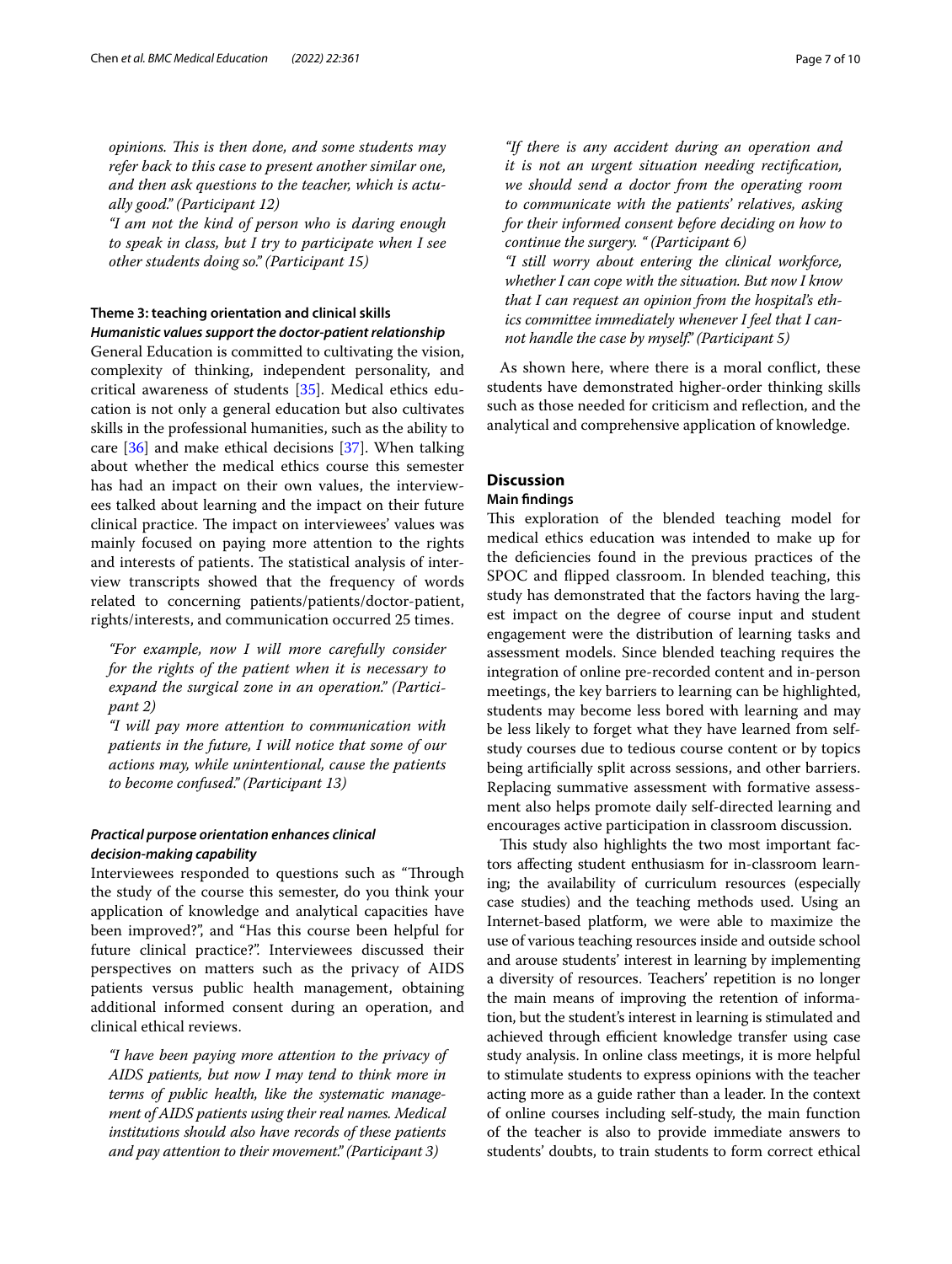values and, to support their clinical abilities by improving their higher-order thinking skills.

## **Limitations and directions for future research**

Blended teaching is limited in its capacity to create opportunities for students to speculate and express opinions on ethical issues in terms of external objective conditions. At the subjective level, students' enthusiasm and participation in the classroom are still closely related to their personalities and levels of experience. Although some students do not speak actively, they remain actively thinking. Students also learn by integrating the use of knowledge, analyzing case studies, and evaluating the views of other speakers. Due to the correlation between classroom participation and fnal course marks, 3 interviewees expressed their concerns about the bias of inclass interaction scores.

*"Some students may be more introverted and perform less well in class." (Participant 11)*

*"I think many of the students who never spoke were actually listening to the lecture very carefully, but they were too shy to express themselves. Tis makes their scores difer greatly from those of their extroverted classmates, but in terms of their degree of learning engagement, I think they are similar in ability." (Participant 16)*

As the subjects of this study were selected using a stratifed sampling technique according to their fnal course scores, the sampling accuracy depended in part on the accuracy of the evaluation of student achievement using the online platform. Two interviewees reported that attention should be paid to the poor assessment results assigned in the online platform to activity such as meaningless comments in the discussion forum, and inaccurate supervision of video learning. These led to an inability to accurately diferentiate student engagement with the online platform. Therefore, the supervision and management of the online platform must be improved with the addition of a personalized assessment facility, which can not only assist teachers from a technical point of view but also improve the accuracy of the assessment of teaching quality.

The limitations of this study highlight some interesting directions for future research. Although the defnition of "learning efectiveness" has been kept as diverse as possible, interviewees' dissatisfaction with the evaluation system is worth considering. As participant sampling was directly related to the measure of "learning efectiveness", the reliability of this study is partially dependent on the accuracy of this metric. It is necessary to further develop and improve the diversity of assessment methods

to adapt to diferent learning habits in the context of, and transition to, online learning, and to ensure that the true level of understanding can be more accurately refected in students' fnal results. Attendance, course engagement, participation, and test scores are all "objective" refections of "learning efectiveness" based on teachers' perspectives. However, rarely are implicit and imperceptible measures of efectiveness used, such as students' sense of self-efficacy, improvements in learning motivation, and the expansion of knowledge in related felds. In higher education, self-report is often considered an efective indicator of students' learning achievement [[38](#page-9-1)]. Hence, questionnaire surveys and other tools to elicit students' self-evaluation and feedback on learning can be introduced into future research. The credibility and accuracy of the data captured in studies such as this may be improved by assessing the variation between students' subjective self-evaluation and objective fnal scores.

## **Conclusion**

Blended teaching methods implemented during the pandemic have been used as a compromise during periods when social distancing has been required. These methods have been shown to overcome limitations such as time constraints and room capacity limitations afecting the efficiency of teaching and learning. Using the example of the medical ethics course at Fujian Medical University, this study demonstrates the potential of a blended teaching format and provides an evaluation of the course by the students. This served not only to measure and address the shortcomings of previous online pre-recorded teaching and fipped classroom methods, but also to inform teachers how to approach planning course content, and organizing course activities and assessments, to accomplish the objectives of teaching.

#### **Abbreviations**

FJMU: Fujian Medical University; MOOC: Massive Open Online Course; SPOC: Small Private Online Course.

## **Supplementary Information**

The online version contains supplementary material available at [https://doi.](https://doi.org/10.1186/s12909-022-03431-6) [org/10.1186/s12909-022-03431-6](https://doi.org/10.1186/s12909-022-03431-6).

<span id="page-7-0"></span>**Additional fle 1. Additional fle 2. Additional fle 3. Additional fle 4.**

#### **Acknowledgements**

We thank Prof. Haifeng Liu and Prof. Lan XU for professional help; Thanks for the support from Fujian Medical Reform Research Association.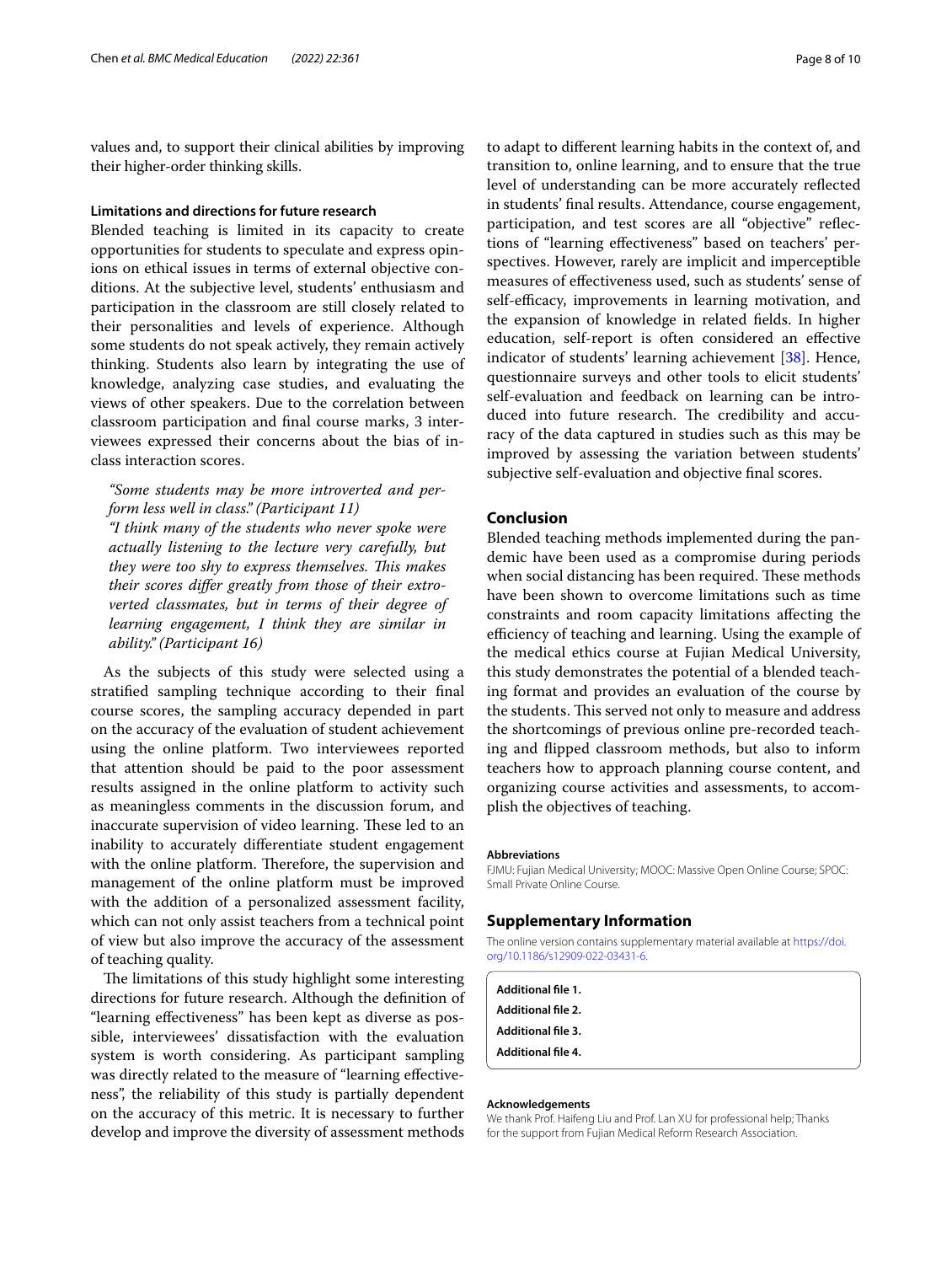#### **Authors' contribution**

MC: Conceptualization, Methodology, Writing-original draft preparation. LY: Interview, Data curation, Formal Analysis. YW: Formal analysis, Writing-reviewing and editing. The author(s) read and approved the fnal manuscript.

#### **Funding**

Higher Education Division of Fujian Provincial Department of Education [2019] No.20-Medical Ethics, Fujian Provincial High-quality Online Curriculum Cultivation Project in 2019.

#### **Availability of data and materials**

All data generated or analysed during this study are included in this published article [and its supplementary information fles].

## **Declarations**

#### **Ethics approval and consent to participate**

This is an observational research in practical teaching. The interviews involved obtained subjects' oral consent, the need for ethics approval was waived. The official document - "A Statement on Ethics Approval and Consent" is issued by the Biomedical Research Ethics Review Committee of Fujian Medical University is also attached for reference.

#### **Consent for publication**

Not applicable.

#### **Competing interests**

The authors declare that they have no competing interests.

#### **Author details**

<sup>1</sup> Institute of Education, Xiamen University, 422 Siming South Road, Siming District, Xiamen 361005, Fujian, China. <sup>2</sup> Research Centre for Medical Humanities, Fujian Medical University, 1 Xuefu North Road, University New Area, Fuzhou 350122, Fujian, China. <sup>3</sup>Health Research Institute, Fujian Medical University, 201B, Administration Building A, 1 Xuefu North Road, University New Area, Fuzhou 350122, Fujian, China.

#### Received: 3 September 2021 Accepted: 3 May 2022 Published online: 11 May 2022

#### **References**

- <span id="page-8-0"></span>1. Ryan M, Carlton KH, Ali NS. Evaluation of traditional classroom teaching methods versus course delivery via the World Wide Web. J Nurs Educ. 1999;38(38):272–7.
- <span id="page-8-1"></span>2. Back DA, Haberstroh N, Antolic A, et al. Blended learning approach improves teaching in a problem-based learning environment in orthopedics - a pilot study. Bmc Med Educ. 2014;14(1):17–17.
- <span id="page-8-2"></span>3. Johnson DH. Teaching a "mooc": Experiences from the front line. Digital Signal Processing and Signal Processing Education Meeting (DSP/SPE), 2013 IEEE. IEEE. 2013.
- <span id="page-8-3"></span>4. Milikic NM, Gasevic DV, Jovanovic JM. Measuring effects of technologyenabled mirroring scaffolds on self-regulated learning. IEEE Trans Learn Technol. 2018;2018:1–1.
- <span id="page-8-4"></span>5. Manathunga K, D Hernández-Leo, Sharples M. A Social Learning Space Grid for MOOCs: Exploring a FutureLearn Case. In Delgado Kloos C, Jermann P, Pérez-Sanagustín M, Seaton D, White S, eds. Digital Education: Out to the World and Back to the Campus. EMOOCs 2017. Lecture Notes in Computer Science, Vol 10254. Springer, Cham. [https://doi.org/10.1007/](https://doi.org/10.1007/978-3-319-59044-8_29) [978-3-319-59044-8\\_29](https://doi.org/10.1007/978-3-319-59044-8_29). Accessed 25 Jun 2021.
- <span id="page-8-5"></span>6. Zhou H, F Jing, Gong W, et al. Efect of MOOC Mode in the Improvement of Clinical Nursing Teaching Quality. Nurs J Chin People Liberation Army. 2015;32(11):67–71.
- <span id="page-8-6"></span>7. Wolfenden F, Cross S, Henry F. MOOC Adaptation and Translation to Improve Equity in Participation. J Learn Dev. 2017;4:127–42.
- <span id="page-8-7"></span>8. Lin Y. The Practice and Refection of SPOC Mixed Teaching: Take the Course of "Innovation Economics" as an Example. In: Education Teaching Forum. 2019.
- <span id="page-8-8"></span>9. Qi T, Wang Y. Thoughts on some misunderstandings about MOOC. China Educ Technol. 2015;345:28–32.
- <span id="page-8-9"></span>10. Wen S. The core elements and development trend of teaching reform in the era of "Internet plus." Contemp Educ Sci. 2017;11:73–8.
- <span id="page-8-10"></span>11. Zeng M, Li G, Zhou Q, et al. From MOOC to SPOC: a deep learning model construction. China Educ Technol. 2015;11:28–34.
- <span id="page-8-11"></span>12. Onah D. Investigating self-regulated learning in massive open online courses: a design science research approach [Ph.D thesis]. Coventry: The University of Warwick; 2017.
- <span id="page-8-12"></span>13. Gilboy MB, Heinerichs S, Pazzaglia G. Enhancing student engagement using the fipped classroom. J Nutr Educ Behav. 2015;47:109–14.
- <span id="page-8-13"></span>14. Abeysekera L, Dawson P. Motivation and cognitive load in the fipped classroom: defnition, rationale and a call for research. High Educ Res Dev. 2015;34(1):1–14.
- <span id="page-8-14"></span>15. Kazanidis I, Pellas N, Fotaris P, et al. Can the fipped classroom model improve students' academic performance and training satisfaction in Higher Education instructional media design courses? Br J Educ Technol. 2019;50(4):2014–27.
- <span id="page-8-15"></span>16. Bishop JL, Verleger MA. The fipped classroom: a survey of the research. In: 2013 ASEE National Conference & Exposition. 2013.
- <span id="page-8-16"></span>17. Karabulut-Ilgu A, Jaramillo Cherrez N, Jahren CT. A systematic review of research on the fipped learning method in engineering education. Br J Educ Technol. 2018;49:398–411.
- <span id="page-8-17"></span>18. Liu BJ, Qiu JH, Lin S, et al. Research on fipped classroom for experimental curriculum through We Chat official platform. Heilongjiang Sci. 2017;8(07):68–9.
- <span id="page-8-18"></span>19. Olson R. Flipping engineering probability and statistics—Lessons learned for faculty considering the switch. In: 2014 ASEE Annual Conference & Exposition. 2014.
- <span id="page-8-19"></span>20. Mcnally B, Chipperfield J, Dorsett P, et al. Flipped classroom experiences: student preferences and fip strategy in a higher education context. High Educ. 2017;73:281–98.
- <span id="page-8-20"></span>21. Andersen MS, Bento AI, Basu A, et al. College Openings, Mobility, and the Incidence of COVID-19 Cases. 2020. [https://doi.org/10.1101/2020.09.22.](https://doi.org/10.1101/2020.09.22.20196048) [20196048](https://doi.org/10.1101/2020.09.22.20196048). Accessed Jun 25, 2021.
- <span id="page-8-21"></span>22 Shibukawa S, Taguchi M. Exploring the difficulty on students' preparation and the efective instruction in the fipped classroom: A case study in a physiology class. J Computing High Educ. 2019;31(2):311–39.
- <span id="page-8-22"></span>23. Strayer J. How learning in an inverted classroom infuences cooperation, innovation and task orientation. Learn Environ Res. 2012;15(2):171–93.
- <span id="page-8-23"></span>24. Borrero N. The Real Importance of Student Data: Urban Teachers Using Data to Drive Their Instruction. Curr Teach. 2009;24(1):5–14.
- <span id="page-8-24"></span>25. Berk RA. Survey of 12 Strategies to Measure Teaching Effectiveness. Int J Learn High Educ. 2005;17(1):48–62.
- <span id="page-8-25"></span>26. Hudy MJ. Student evaluations of overall teaching efectiveness: Can single-item measures be justifed? [dissertation]. Ohio: Ohio state University; 1997.
- <span id="page-8-26"></span>27. Avi-Itzhak T. Teaching efectiveness as measured by student ratings and instructor self-evaluation. Higher Education. 1982;11(6):629–34.
- <span id="page-8-27"></span>28 Raupach T, Münscher C, Beissbarth T, et al. Towards outcomebased programme evaluation: Using student comparative selfassessments to determine teaching effectiveness. Med Teach. 2011;33(8):e446-453.
- <span id="page-8-28"></span>29. Bluic AM, Goodyear P, Ellis RA. Research focus and methodological choices in studies into students' experiences of blended learning in higher education. Internet High Educ. 2007;2007(10):231–44.
- <span id="page-8-29"></span>30. Wang Y, Song G, Yan Q. Applied colleges and universities during the outbreak of "class + network face-to-face live." Computer Educ. 2020;2020(8):32–6 (41).
- <span id="page-8-30"></span>31. Sun J. Research on mixed teaching mode in universities in the era of "Internet+." Heilongjiang Sci. 2020;11(13):106–7.
- <span id="page-8-31"></span>32 Yardley S, Dornan T. Medical Education and Evidence-Based Medicine. Chichester: John Wiley & Sons Ltd; 2014.
- <span id="page-8-32"></span>33. Srinivasan S. Student Engagement with Online Resources and Its Impact on Learning Outcomes. J Inform Technol Educ Innov Pract. 2013;2013(1):129–46.
- <span id="page-8-33"></span>34. Sanni P, Kati V, Joona M, et al. Teacher–student interaction and lower secondary school students' situational engagement. Br J Educ Psychol. 2019;89(2):374–92.
- <span id="page-8-34"></span>35. Deng S. The path of curriculum reform of general education in the context of new liberal Arts. Social Science Weekly. 2020;2020-02-27(005).
- <span id="page-8-35"></span>36. Hu W, Zhang J, Xu Y. Humanistic spirit is the foundation of medical ethics education. Chin Med J. 2009;22(5):2.